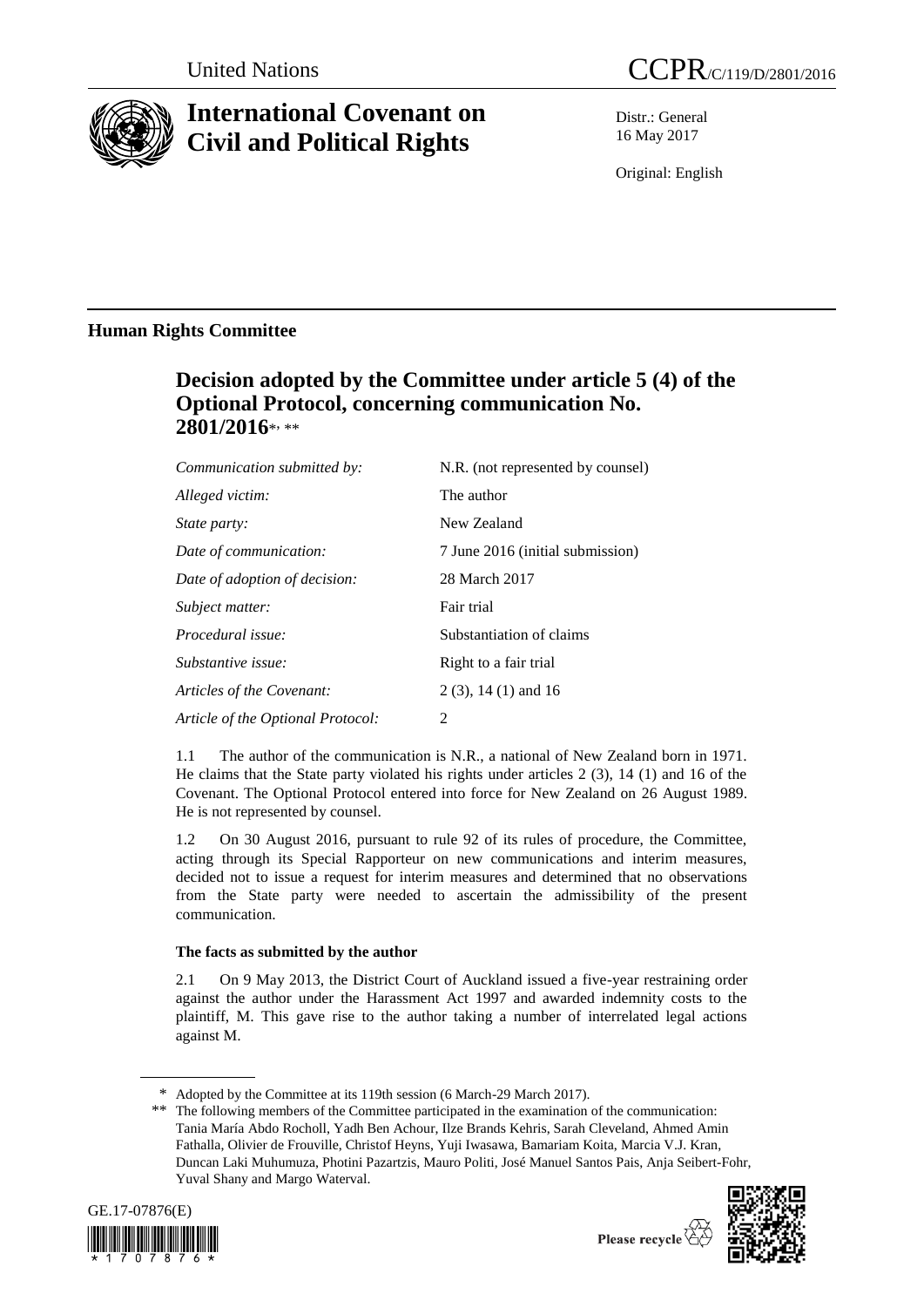2.2 On 3 July 2013, the author filed a civil claim against M for damages before the District Court of Auckland, alleging breach of contract, unjust enrichment, defamation and abuse of legal process. In his amended statement of claim, the author also included abuse of process, breach of confidence and breach of privacy, and a claim under the Consumer Guarantees Act 1993. On 16 October 2013, the District Court of Auckland rejected the author's civil claim. The author appealed this decision at the High Court of New Zealand. Simultaneously, the author filed an application for contempt orders against M and her lawyers with the High Court. M and her lawyers then applied to the High Court for an order striking out the contempt of court proceedings.

2.3 By decision of 21 February 2014, the High Court struck out the contempt of court proceedings and on 30 April 2014, it dismissed the author's appeal. The author's request for leave to appeal was also dismissed by the High Court on 27 August 2014.

2.4 On 14 August 2014, the High Court allowed in part the author's appeal against the District Court's decision in relation to legal costs and reduced the quantum due.

2.5 On 28 October 2014, the Court of Appeal dismissed the author's application for a review of the Registrar's refusal to provide information on whether M had applied for, and been granted, dispensation of the filing fee on her application for leave to cross-appeal. On 27 February 2015, the Supreme Court dismissed the author's leave to appeal the Court of Appeal's judgment on M's filing fee.

## **The complaint**

3.1 The author claims a violation of article 14 (1) of the Covenant related to the misconduct of the various judges and lawyers in the proceedings to which he was a party. He contends that the courts were not competent, independent or impartial because they systematically failed to take properly into account the author's allegations and his objections to the admissibility of evidence, thereby failing to ensure equality of arms and denying him justice. Given the existence of improper influence, pressure, intimidation and intrusion on the part of the courts, the hearings before them were unfair. Additionally, the improper assignment of the author's case to the various judges and the cover-up of those assignments by appellate courts and other authorities in the legislature and the executive constitute judicial corruption. Moreover, the judges were guilty of arbitrary decisions and judicial misconduct since such decisions contained judicial errors against the author. Finally, M's lawyers had a conflict of interest and acted in breach of their overriding duties to the court.

3.2 The author claims a violation of article 2 (3) of the Covenant because no competent, independent and impartial judicial authority in general, and the Supreme Court in particular, can or is willing to investigate the alleged violations of his rights under the Covenant.

3.3 The author also claims that the conduct of the judicial authorities amounts to an effective refusal to recognize him as a person before the law in violation of article 16 of the Covenant.

### **Issues and proceedings before the Committee**

### *Consideration of admissibility*

4.1 Before considering any claim contained in a communication, the Committee must, in accordance with rule 93 of its rules of procedure, decide whether it is admissible under the Optional Protocol.

4.2 The Committee has ascertained, as required under article 5 (2) (a) of the Optional Protocol, that the same matter is not being examined under another procedure of international investigation or settlement. It also notes that the author claims that domestic remedies have been exhausted and considers that the requirements of article 5 (2) (b) of the Optional Protocol have been met.

4.3 The Committee notes that the author's claims under article 14 (1) mainly refer to the assessment of facts and evidence by domestic courts, with which he disagrees. The Committee observes, however, that the author has failed to provide any evidence to support